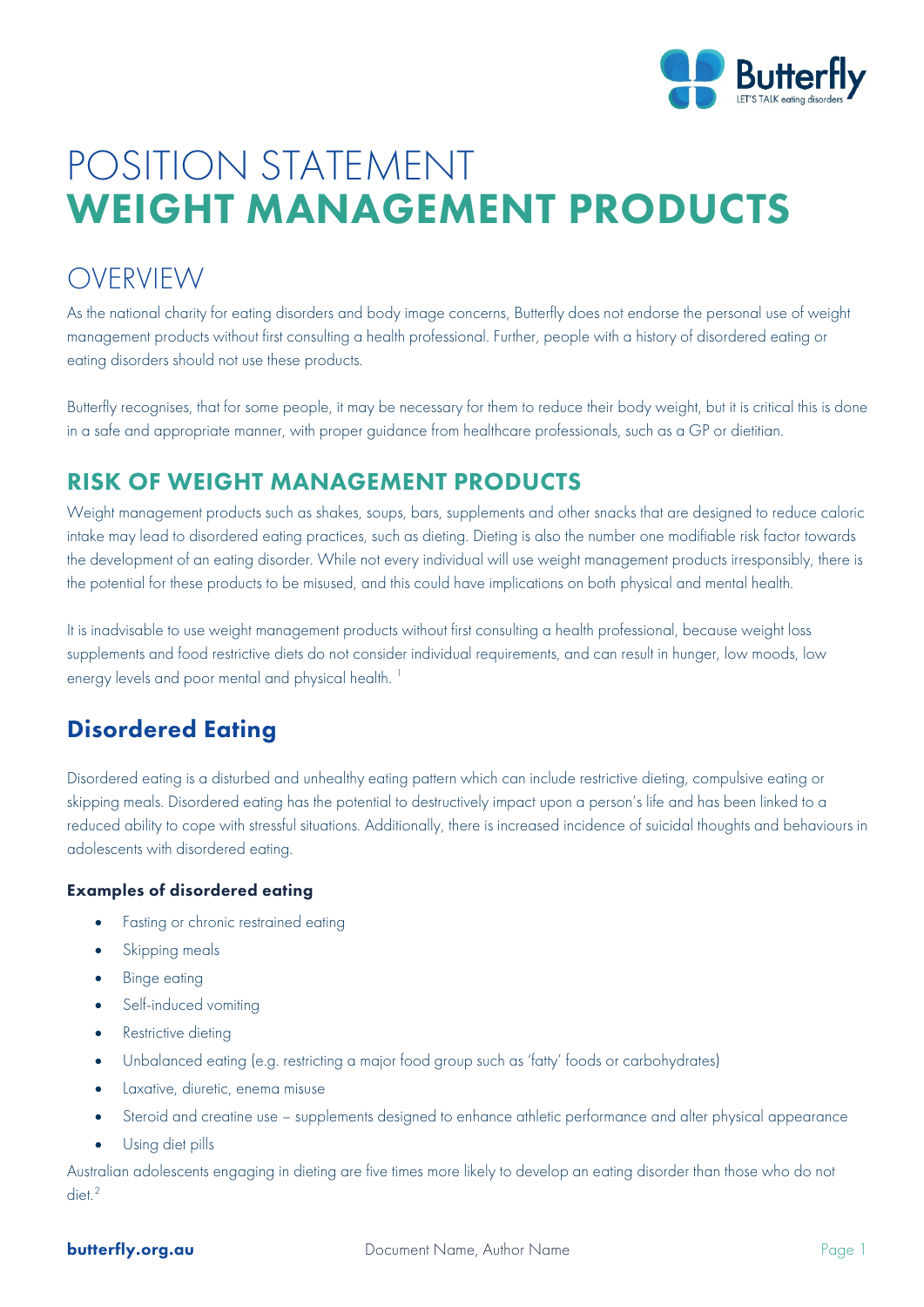### Eating Disorders

An eating disorder is a serious, potentially life-threatening illness that affects a person's psychological and physical health. These mental health conditions involve a combination of biological, psychological and sociocultural factors.

Eating disorders affect around 4 per cent of the Australian population – approximately one million people in any given year – and these mental health conditions do not discriminate based on gender, age, weight, race, or sexuality.

Types of eating disorders include: Anorexia Nervosa, Bulimia Nervosa, Binge Eating Disorder, Other Specified Feeding and Eating Disorders (OSFED), Avoidant/Restrictive Food Intake Disorder (ARFID), Unspecified Feeding or Eating Disorder (UFED), Rumination Disorder, and Pica.[3](#page-3-2)

#### QUICK FACTS

- In Australia, the most common eating disorders are Binge Eating Disorder (47%), Other Feeding and Eating Disorders (OSFED) (38%), Bulimia Nervosa (12%), and Anorexia Nervosa (3%).
- Over a third of people (37%) with eating disorders are male
- Eating disorders can affect anyone, at any age, but they remain more prevalent among adolescents and young people, with the average onset for eating disorders between the ages of 12 and 25 years.

For more information about eating disorders, the warning signs, and how to get help, please visit the Butterfly website or call our National Helpline on 1800 33 4673, via webchat or email [support@butterfly.org.au](mailto:support@butterfly.org.au)

### Body Dysmorphic Disorder

Body Dysmorphic Disorder (BDD) is a body image disorder where a person may be extremely worried or preoccupied about a perceived flaw, or imperfection in their appearance. It may include one or more facial features or body parts, and it may appear minor, or not even seen by other people. Unlike an eating disorder, BDD does not have to do specifically with weight, shape or size, but can be any element of appearance. BDD can, however, share some features with eating disorders and also obsessive-compulsive-disorder.

#### Muscle Dysmorphic Disorder

Muscle Dysmorphic Disorder (MDD) is a type of Body Dysmorphic Disorder (BDD). It is sometimes referred to as "Reverse anorexia" or "Bigorexia", and usually affects men. Muscle Dysmorphia is where a person might be having a lot of thoughts about their muscles and not seeing themselves as muscular or lean enough. While not classified as an eating disorder, MDD does feature some of the same characteristics - those experiencing muscle dysmorphia engage in distorted eating behaviours and thoughts (rigid, black/white thinking, less social outings) similar to that of anorexia nervosa.

As a means of pursuing muscularity, individuals with muscle dysmorphia will often engage in meticulous dieting, excessive exercise (particularly excessive weight lifting) and in some cases substance use (such as anabolic-androgenic steroids). People who engage in body building are especially vulnerable, but while there is nothing wrong with body building, if it starts interfering with your life it can become a problem<sup>[4](#page-3-3)</sup>.

Some other factors that place a person at greater risk may include:

- Low self-esteem
- A genetic pre-disposition or vulnerability to mental illness
- Existing mental health concerns
- Past bullying about weight and appearance, particularly in relation to muscularity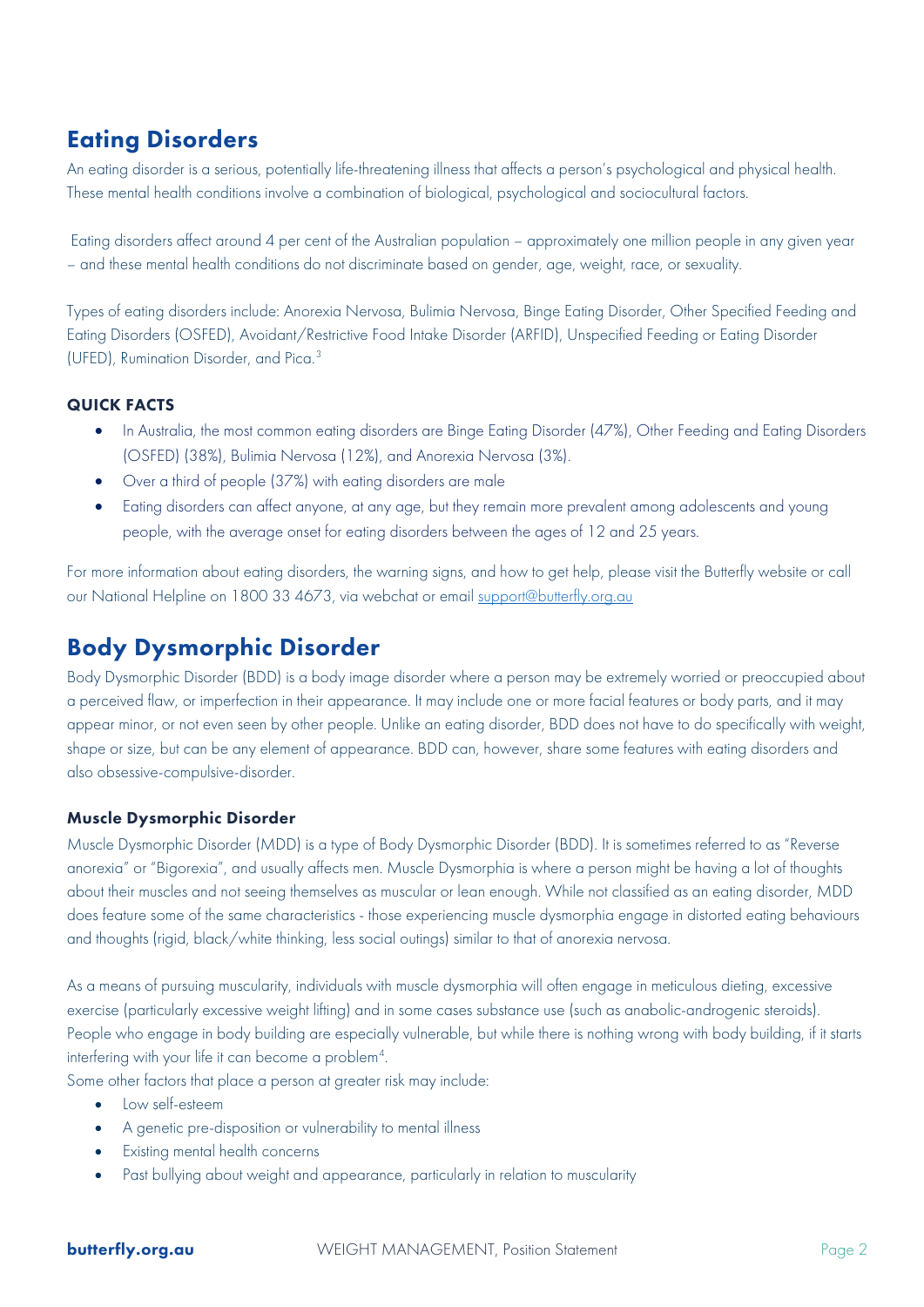### DIETS DON'T WORK

Contrary to popular belief, research conveys that at least one-third to two-thirds of people on diets regain more weight than they have lost within four or five years, and the true number may well be significantly higher. Weight loss and 'fad' diets do not take people's individual requirements into consideration and can result in a person feeling hungry, experiencing low moods, lacking in energy levels and developing poor health.<sup>[5](#page-3-4)</sup>

These notions are substantiated by the fact that Australians will spend approximately \$310 million on weight loss and lowcalorie food services and dietary supplements, on an annual basis. Yet simultaneously, both the rate of obesity and the number of people with an eating disorder are increasing in Australia.<sup>[6](#page-3-5)</sup>

Unhealthy weight loss dieting is also associated with other health concerns including depression, anxiety, nutritional and metabolic problems, and, contrary to expectation, an increase in weight (Paxton, Wertheim, Pilawski, Durkin, & Holt, 2002).<sup>[7](#page-3-6)</sup>

### HEALTH NOT WEIGHT

Butterfly supports the notion that health should not be equated to weight, and it is not possible to understand the health status of an individual simply by looking at their appearance or body shape. Messaging around health and weight is especially narrow, often endorsing thin and muscular body ideals that may or may not be realistic for your unique body. Diet culture doesn't allow for diversity in body size and incorrectly tells us that a higher body weight is a problem that needs to be fixed with restrictive and rigid diets and exercise regimes.

### Health at Every Size (HAES)

Butterfly supports Health At Every Size (HAES); a weight-inclusive approach to health. HAES practitioners advocate that a focus on healthy behaviours, rather than a focus on reducing body size, is the most useful way to support people of all sizes to take care of their health.

While having a higher body weight may place a person at risk of experiencing a range of metabolic health problems, it's also important to note that if a person is engaged in healthy and balanced behaviours, they can be healthy in a larger body. Conversely, it should not be assumed that a person of a lower body weight is healthy. In fact, for someone with an eating disorder the very opposite may be true, and they can be at real risk of physical and mental health implications.

### Get Support

If you are wanting to change your body through weight management products, Butterfly strongly urges you to first seek guidance from your health professional. There is more information about body image issues on our website.

If possible, find a practitioner that uses a Non-Diet approach to health and is aligned with HAES principles.

### Further reading

NEDC: [Dieting, disordered eating and the 'diet cycle'](https://nedc.com.au/eating-disorders/eating-disorders-explained/disordered-eating-and-dieting/)  Butterfly: [The reality of eating disorders in Australia](https://butterfly.org.au/wp-content/uploads/2020/12/The-reality-of-eating-disorders-in-Australia-2020.pdf) Butterfly: [Eating disorders can affect anyone](https://butterfly.org.au/wp-content/uploads/2020/10/Eating-disorders-can-affect-anyone_2020.pdf) [Health at Every Size \(HAES\) Australia](https://haesaustraliainc.wildapricot.org/) [Finding a HAES provider](https://haesaustraliainc.wildapricot.org/find-a-provider)

### **Contact**